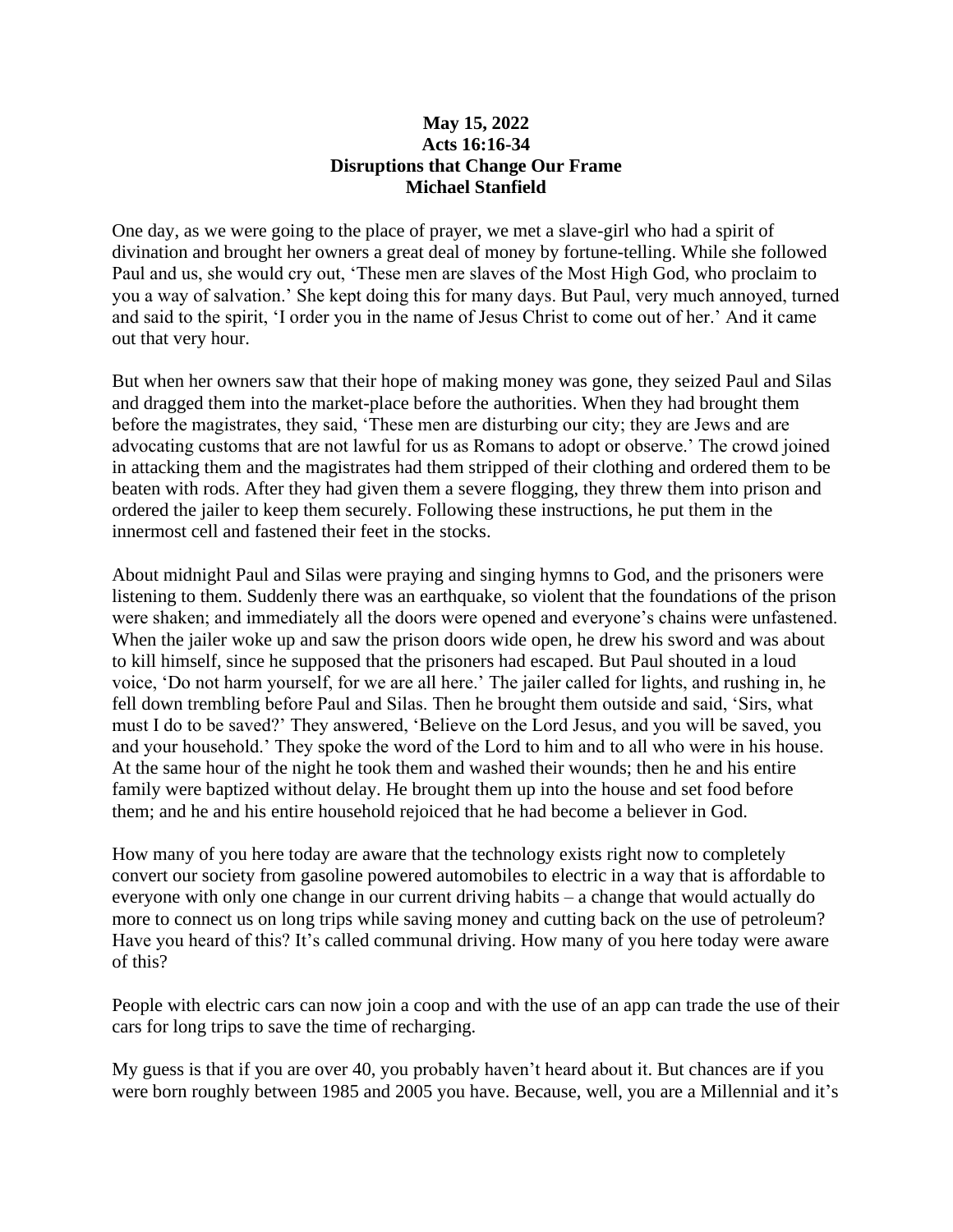millennials who by and large are changing the way we do everything – from how we travel to how one makes a living.

At least that is according to David John Seel, Jr. in his book about the church and Millennials. ("The New Copernicans: Millennials and the Survival of the Church").

Seel puts forth convincing evidence that this cohort's experience of the world has shaped them in some interesting ways that *put* them in a position to change the world – which they are doing – not front and center but behind the scenes. As the institutions of the world seem to have slowly been edging towards a precipice, a quiet revolution has been taking place.

Remember the age of this cohort, somewhere between mid-teens and mid-thirties and consider this: the news about priests sexually abusing children and having it covered up by bishops and cardinals first broke when the oldest ones in this cohort were toddlers. Today, 30 years later, there are still thousands of priests and those who covered for them that have yet to be held accountable.

In their life-time bi-partisanship in government has been non-existent. They have only witnessed the blatant partisanship and hypocrisy of a congress that puts party power before the good of the country and presidents who act as if the rules everyone else is bound to follow don't apply them.

In addition, their experience of "free" market capitalism is one in which companies like facebook, with no remorse whatsoever, sells out the American people to the Russians *and* bids out the most private things about them for a few bucks apiece. Yes, their experience of capitalism is a US banking and investment system that is so reckless in its greed that it came close in 2008 to crashing the world economy. And yet few, if any of these people in power or at the top were or are ever held accountable for their destructiveness – from the corporate pirates who got to keep what they made off of bad mortgages, to crooked and deeply corrupt government officials who turned the other way for power and money. Yes, Facebook once got fined 5 billion but what is 5 billion when you are worth half a trillion?

For the first time ever, it is highly unlikely that most in my children's generation, playing by the rules of the status quo with such monumental failures at the top, will ever fare as well as their parents did economically.

On the one hand, the Millennial's experience is that the great institutions don't really work. But on the other hand, they have all of the information in the world as well a way to reach that world at their fingertips. (Hold up a phone). And they are using that information to creatively make a way for themselves that is defying the status quo.

For instance, using the internet, my son Carl has discovered a way to get paid to do what he loves more than anything – backpacking over the country's major trails. His goal this year has been to hike 11,000 miles – the most ever hiked in a year by any individual. Beginning at Key West Florida on New Year's Day this year, he began his trek. He has hiked the length and width of that state, across southern Alabama to Georgia where he began the Appalachian Trail. Next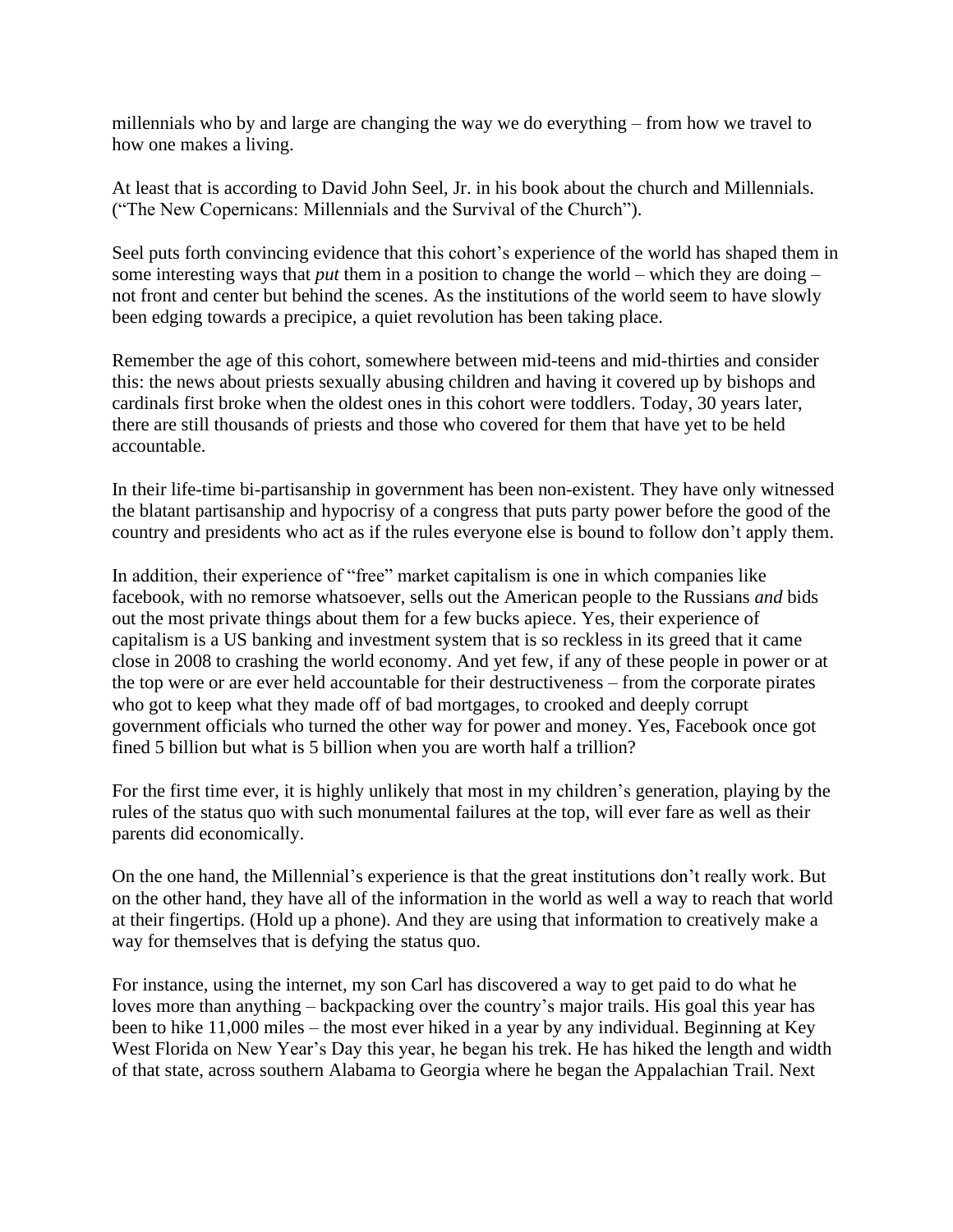week sometime, he hopes to enter Maine. When he finishes that trail, he plans to hike the Pacific Crest Trail, the Continental Divide Trail and finally the Mountain to Sea Trail in North Carolina.

He has gained quite a following – so much so, that outfitters are clamoring to sponsor him and businesses from beer halls to sporting goods have jumped on board to actually pay him. He had a job in retail for a couple of years as a manager of an outdoor store. It paid well but he found it sucked the life out of him. So, he lived like a monk and saved the money to foot the bill for this adventure as well as have plenty left over for what might be next afterwards.

But so far, he has such a loyal following of people rooting for him and supporting him, that he has spent very little of what he saved. Turns out, the hiking community, made up of that millennial mindset is one of tightest knit most supportive groups in the world today. In addition, people with distant connections to family and friends have reached out through social media to put him up in a hotel or their home. Carl has thus gained a kind of celebrity hiker status with a fan following. It has been an amazing thing to watch.

Carl is also a good writer and plans on turning this experience into a book. He, perhaps as much anyone, understands the emerging, new, more communal economy among other millennials and like-minded individuals – one that is based on living with joy out of what you love whether you make much at it or not. In other words, buying into experiences that are real and that matter rather than committing to a status quo that looks to be anything but stable.

Large numbers of millennials like Carl are refusing, in mass, to play the game by the old rules. They see it only as enslavement to something that, in the end is less than real and they just want to be free. And who could blame them?

Yet the collective consciousness of our culture has by and large misunderstood these folks and completely dismissed them. Millennials have been and continue to be stereotyped as entitled, sheltered, technology-obsessed, and way too sensitive. It is telling that their way is seen by the current collective consciousness of American culture as nothing more than an irritating disruption.

Consider an ad from a few years back that targeted millennials. It was a State Farm ad called "Never". State Farm sells risk abatement against an anticipated life trajectory. The "Never" ad assumed that there would be an ongoing generational continuity between millennials and their baby boomer and Generation X parents. It illustrated what was known as the "maturational delay" explanation of millennials preferred by the Pew Research Center. The male character in the ad pronounces, "I am never getting married. I'm never having children. I'm never moving to the suburbs. I'm never going to drive a minivan. I'm never having more children." But after each pronouncement the character goes on to do those very things.

Well, this ad was built on the dubious assumption that millennials would eventually age in exactly the same way their parents did. The message was clear: their distinctiveness was nothing more than a refusal to grow up. While that may very well be the case with some, Seel says that it is more likely that it represented a faulty analysis that simply favored the status quo. It assumed that millennials were part of the same existing frame of reference for making sense of reality as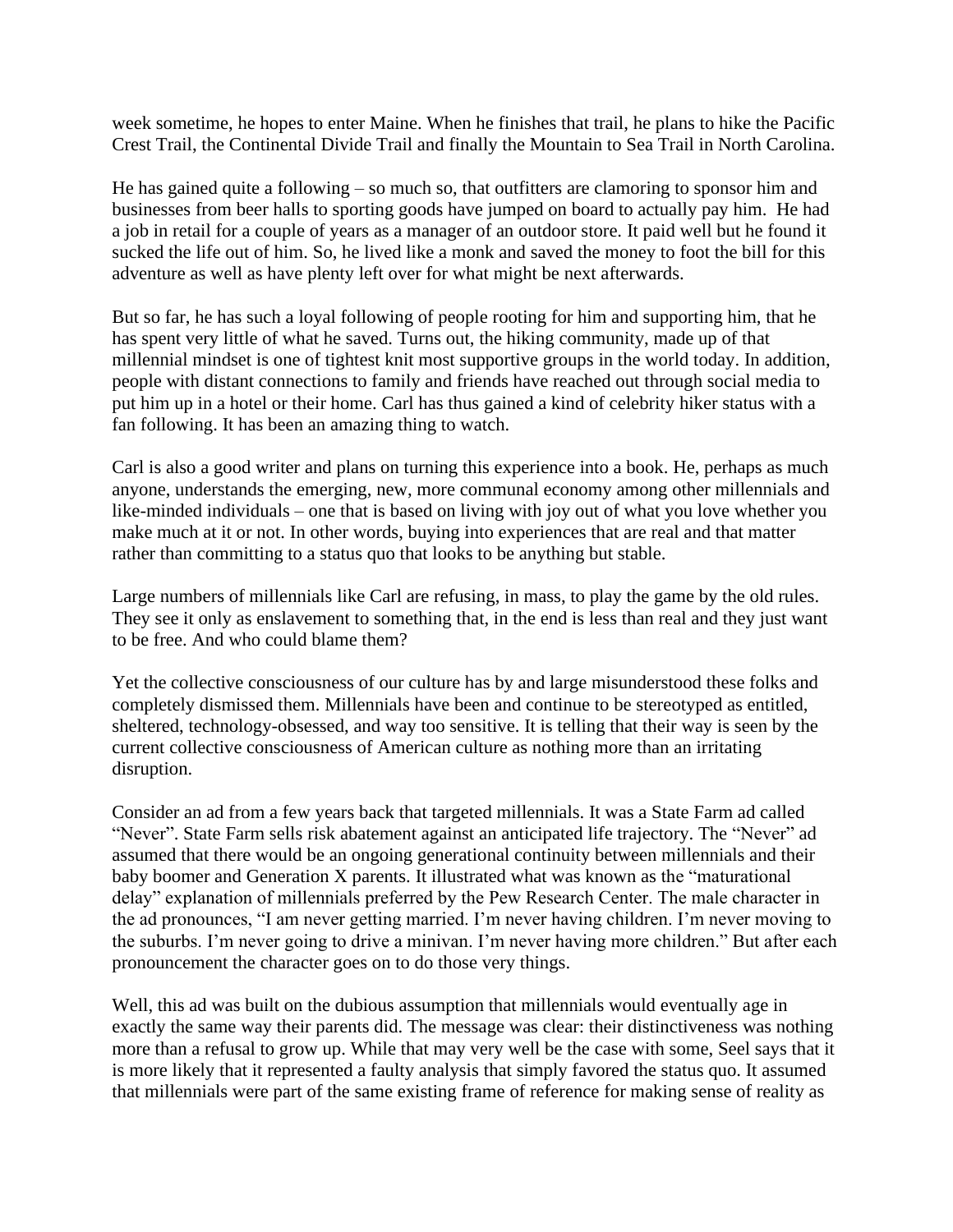their parents. In line with the unfair stereotypes, the ad painted them as being full of themselves and resistant to the culture's old idea of the good life due to laziness and other character flaws. It avoided another possibility: That many Millennials represent what Seel describes at length as a fundamental frame shift. (pp 11-12)

Quoting linguist George Lakoff, Seel writes, "People think in frames…To be accepted, the truth must fit people's frame. If facts do not fit the frame, the frame stays and the facts just bounce off."

So, what if there is an old frame that has its idea of the good life, but it is passing away. And what if many Millennials and others like them intuit this more than recognize it directly? And what if they have eschewed working by the rules of the status quo as either enslavement or as being outright untenable and unsustainable? Indeed, what if they are working out of a newly emerging, entirely different frame?

Seel makes a compelling argument in this direction – that this cultural frame shift just may be unlike anything since Copernicus discovered that the earth was not the center of the universe – that in fact, the earth revolves around a star that is only one of many stars and itself is probably not even the center of the universe.

When such frame shifts happen, they totally disrupt the world as we know it. For instance:

- The writings of Luther and Calvin disrupted Catholic hegemony
- Democracy disrupted monarchy.
- The automobile disrupted horse breeders.
- Email disrupted the postal service and envelope manufacturers.
- Personal computers put typewriter companies out of business.

Of course, the most seismic frame shift occurred with the coming of Jesus. I mean we, in the West, mark time itself forward and backward from his birth. And it is important to note that the carriers of the shift forward, by and large, were not those who benefitted from the status quo, that is the Roman elite and the Jewish leaders, but a bunch of fishermen and day-laborers, a former Pharisee named Paul who claimed to have had some kind of crazy vision, along with plebes, slaves, and pagan non-believers – like the psychic slave girl and the Roman prison guard of today's text.

And how were these Christians first viewed? Paul, Silas, and the other Christian leaders were seen as nothing more than irritating disturber's of the peace. In fact, that is the provocation for their arrest. According to the old frame, they interfered in a big way with local commerce such that it almost resulted in a riot.

But not according to the new frame – the gospel frame. According to that frame, it was the soothsaying woman and the greedy who used her that was the real disturbance. It was she, so say the witness of scriptures, who was the disturber, in fact disturbing God's man, Paul, his work as an apostle and the renewal of all things by way of the gospel. According to this new gospel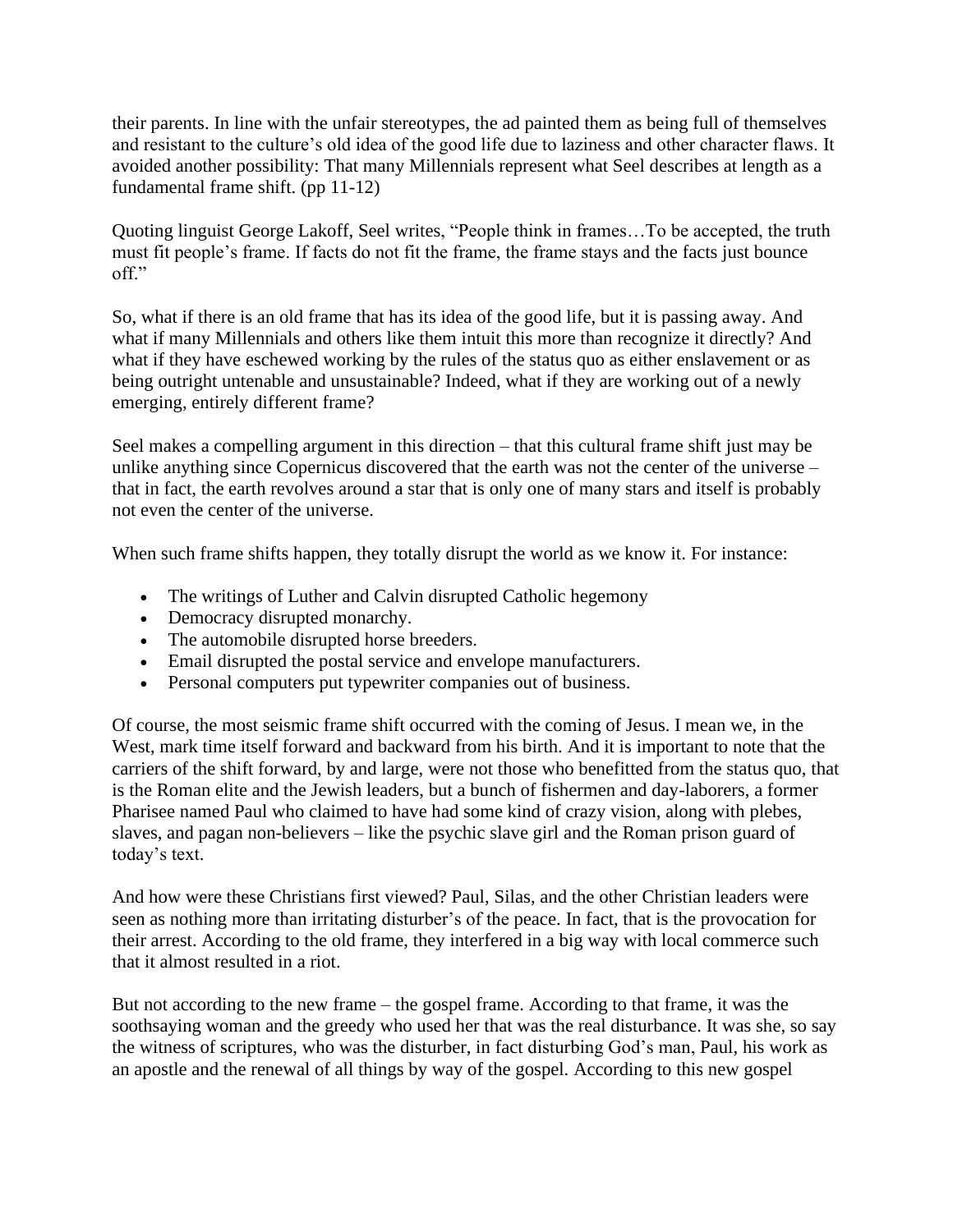frame, she was not *hurt* by Paul when he exorcised that strange psychic spirit. She was set free from the greed of her owners.

Likewise, according to the old frame, when the earthquake freed Paul, Silas and the other prisoners in the jailer's charge, *his* life was over. But according to the new frame, represented by the good news of the resurrected Jesus, his life and the life of his family had just begun.

God is and always has been a frame shifter. Could it be that at least part of the millennial approach to living might represent that? If so, it would behoove us to be mindful of what might be shaping the new frame. And Seel suggests several two of which are foundational to the shift.

The first is hyper-saturation with hyper-pluralism. We have all been affected by it but again, the younger generations most profoundly. The religious world in which I grew up was almost exclusively limited to knowledge of Christianity – both practical and academic. Compare that to my children who have been directly exposed to a multitude of spiritual options. I had never even heard of Yoga or meditation until I got to college and took a course in comparative religion. Today, there are yoga studios even here in the Midwest on practically every corner and my kids discovered through the internet that meditation represents good spiritual hygiene and so are practitioners. And with world knowledge at their fingertips, they can receive teachings from the leading icons of any religion in the world – not just their old man!

A second foundation is authenticity. When it comes to spirituality and religion, those in the emerging new frame, are like blood hounds sniffing out both those who lack real life authentic lived experience to back up their convictions, as well as those who come across as having all the answers; and they want nothing to do with either group.

What they do want is a combination of authenticity and humility based on real life experience and a religious practice that somehow makes the world a better place for everyone – not just socalled Christians.

Perhaps the best metaphor for understanding those who perceive and live out of the new frame is that, kind of like Carl, they are hikers in a world made up of car owners. The *journey* is more important than the *destination*. They are perfectly willing to walk for days on end with the walk punctuated by exciting new encounters here and there with other generous travelers than try to find the fastest, most efficient route.

This is not entitlement or lazy mooching since there are no hard feelings if they end up walking – only excitement, when and if, they get a ride into town for food and a place to stay. And what was it that Jesus said? "Foxes have holes, but the Son of Man has nowhere to lay his head."

Figuring out the place of the church in all this is anything but easy? But it seems to me that the outlook of those who make up the new frame, in many ways, fits much better than the old frame with what it really means to be more like Jesus.